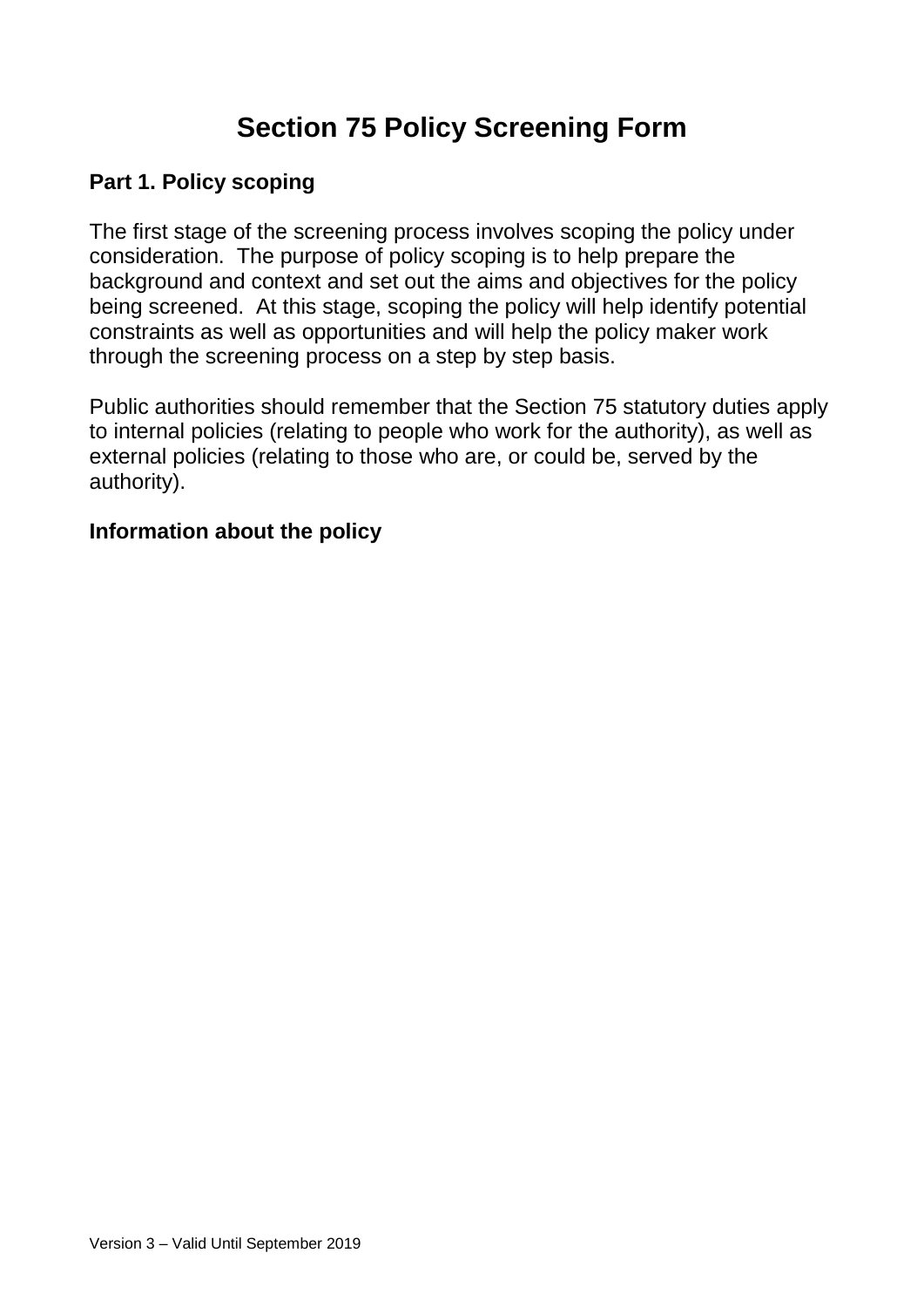| Name of the policy<br>Proof of Concept Programme Phase IV                                                                                                                                                                                                                                               |
|---------------------------------------------------------------------------------------------------------------------------------------------------------------------------------------------------------------------------------------------------------------------------------------------------------|
| Is this an existing, revised or a new policy?<br><b>Revised</b>                                                                                                                                                                                                                                         |
| What is it trying to achieve? (intended aims/outcomes)                                                                                                                                                                                                                                                  |
| The programme aims to :-<br>The Proof of Concept (PoC) programme provides grant funding for the<br>pre-commercialisation of leading edge technologies emerging from<br>Northern Ireland's universities, Agri-Food and Biosciences Institute<br>and NHS Boards. Businesses are not eligible for support. |
| Are there any Section 75 categories which might be expected to<br>benefit from the intended policy?<br>If so, explain how.<br>PoC is open to all Section 75 categories so therefore participants from<br>a range of categories will benefit.                                                            |
| Who initiated or wrote the policy?<br><b>Invest NI</b>                                                                                                                                                                                                                                                  |
| Who owns and who implements the policy?<br>Invest NI will own and implement to policy.                                                                                                                                                                                                                  |
|                                                                                                                                                                                                                                                                                                         |

# **Implementation factors**

Are there any factors which could contribute to/detract from the intended aim/outcome of the policy/decision?

If yes, are they

m, financial

T.

legislative

Version 2 – Valid Until September 2020 2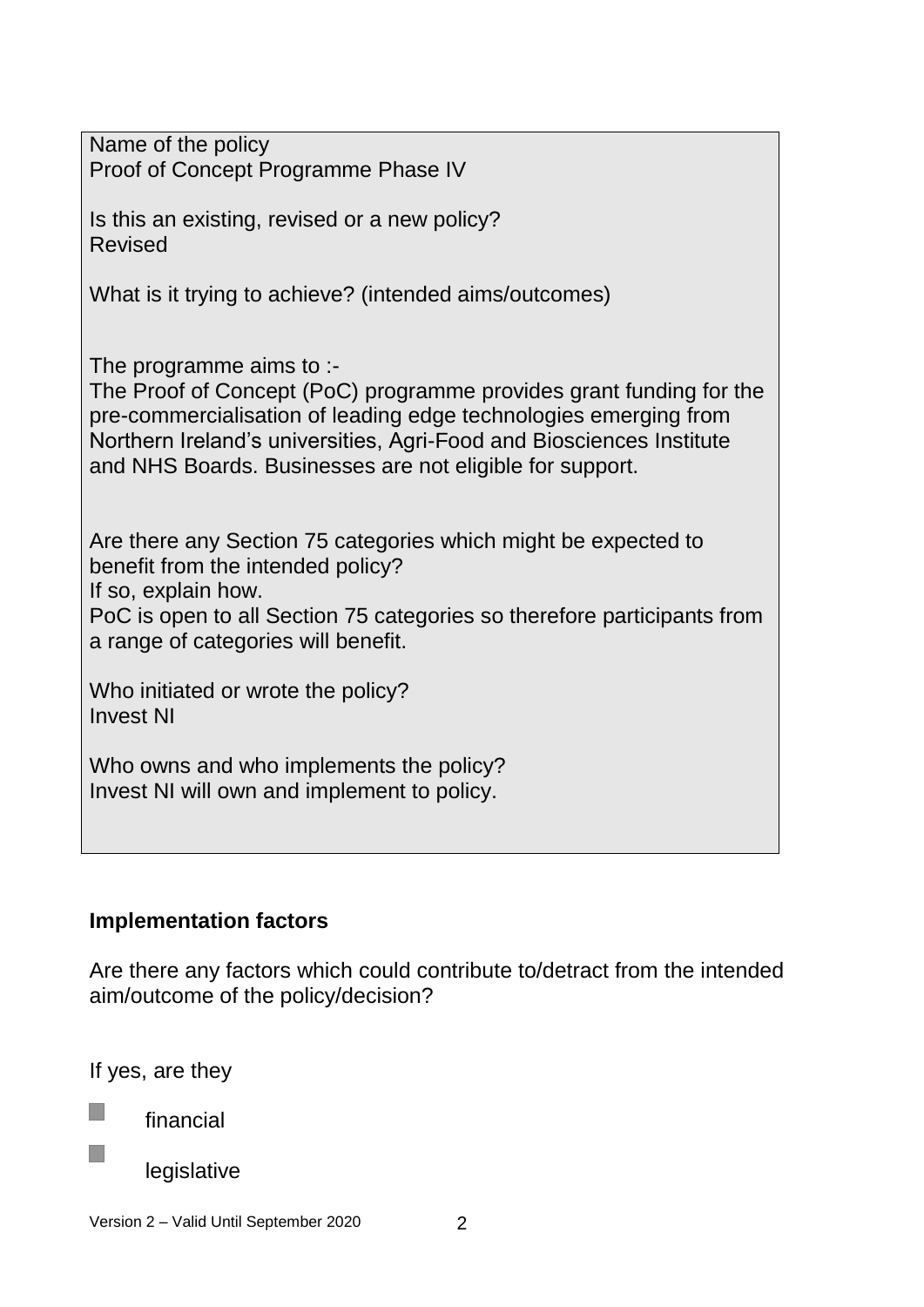other, please specify  $X$ 

The EA and Casework have identified that the target outcomes may not be achieved if there is not sufficient demand of appropriate quality participants for the programme. Activity and quality levels will be reviewed on a continuous basis and targets revisited accordingly.

# **Main stakeholders affected**

Who are the internal and external stakeholders (actual or potential) that the policy will impact upon?

- staff Staff of IRD Division who will manage the programme. Staff from other appropriate teams/divisions who will be involved in the assessment of applications.  $X$
- service users Academics and researchers who participate on the programme.  $X$
- other public sector organisations Department for the Economy, Queens University Belfast, Ulster University, Agri-Food and Biosciences Institute, Health Trusts. X
- m. voluntary/community/trade unions
- other, please specify External members of Assessment Panels X

# **Other policies with a bearing on this policy**

• what are they?

Policies and programmes emerging from Invest NI's new business Strategy 2021 -2025.

 who owns them? Invest NI.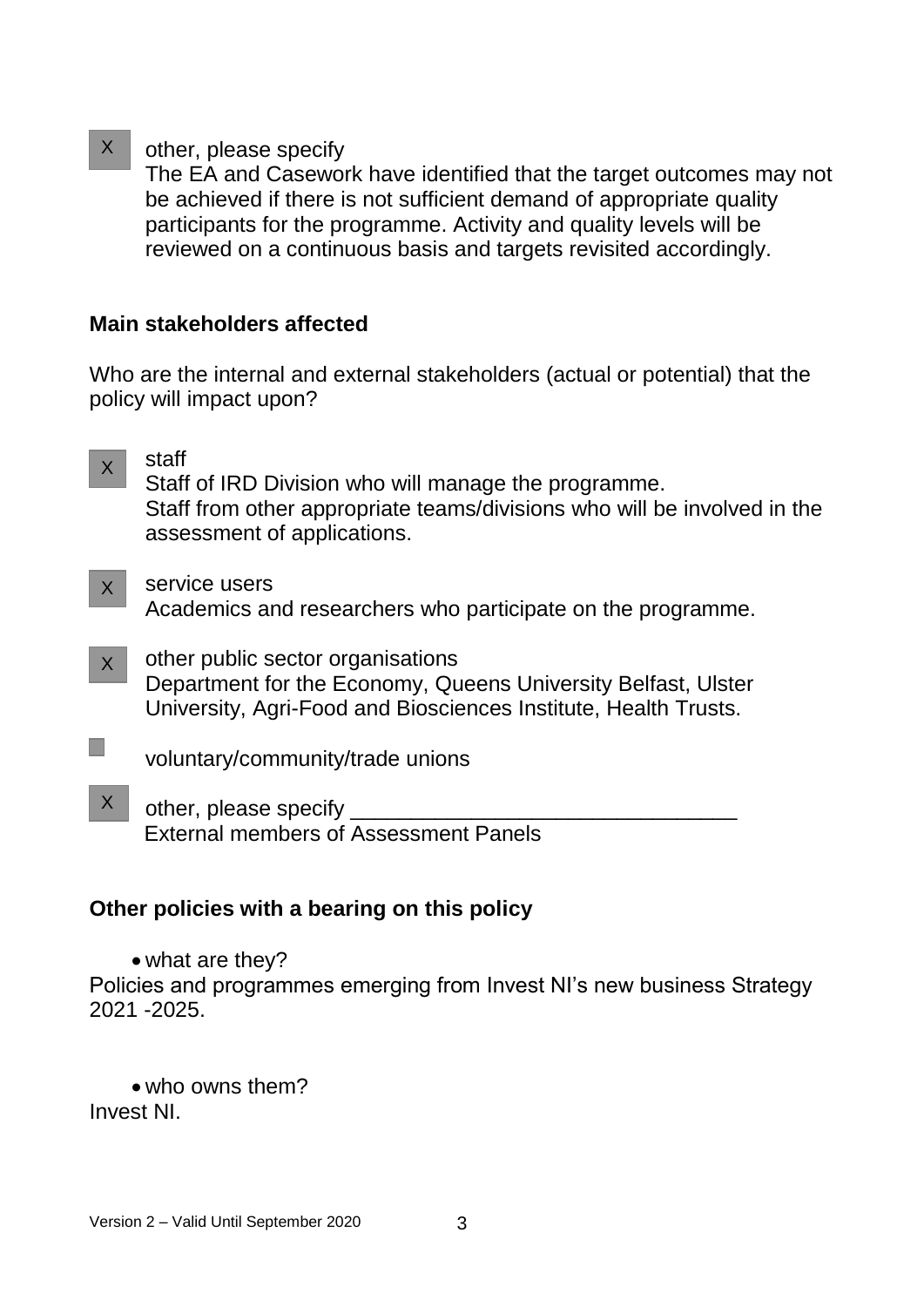# **Available evidence**

Evidence to help inform the screening process may take many forms. Public authorities should ensure that their screening decision is informed by relevant data.

What evidence/information (both qualitative and quantitative) have you gathered to inform this policy? Specify details for each of the Section 75 categories.

| <b>Section 75</b><br>category | Details of evidence/information                                                                                                                                                                                                                |  |
|-------------------------------|------------------------------------------------------------------------------------------------------------------------------------------------------------------------------------------------------------------------------------------------|--|
| All                           | The last evaluation of the PoC programme that considered<br>Section 75 implications was the April 2014 Interim Evaluation by<br>BDO.<br>They concluded that the programme was open to all academics in<br>the eligible research Organisations. |  |

#### **Needs, experiences and priorities**

Taking into account the information referred to above, what are the different needs, experiences and priorities of each of the following categories, in relation to the particular policy/decision? Specify details for each of the Section 75 categories

| <b>Section 75</b><br>category | <b>Details of needs/experiences/priorities</b> |
|-------------------------------|------------------------------------------------|
| <b>Religious</b><br>belief    | None anticipated                               |
| <b>Political</b><br>opinion   | None anticipated                               |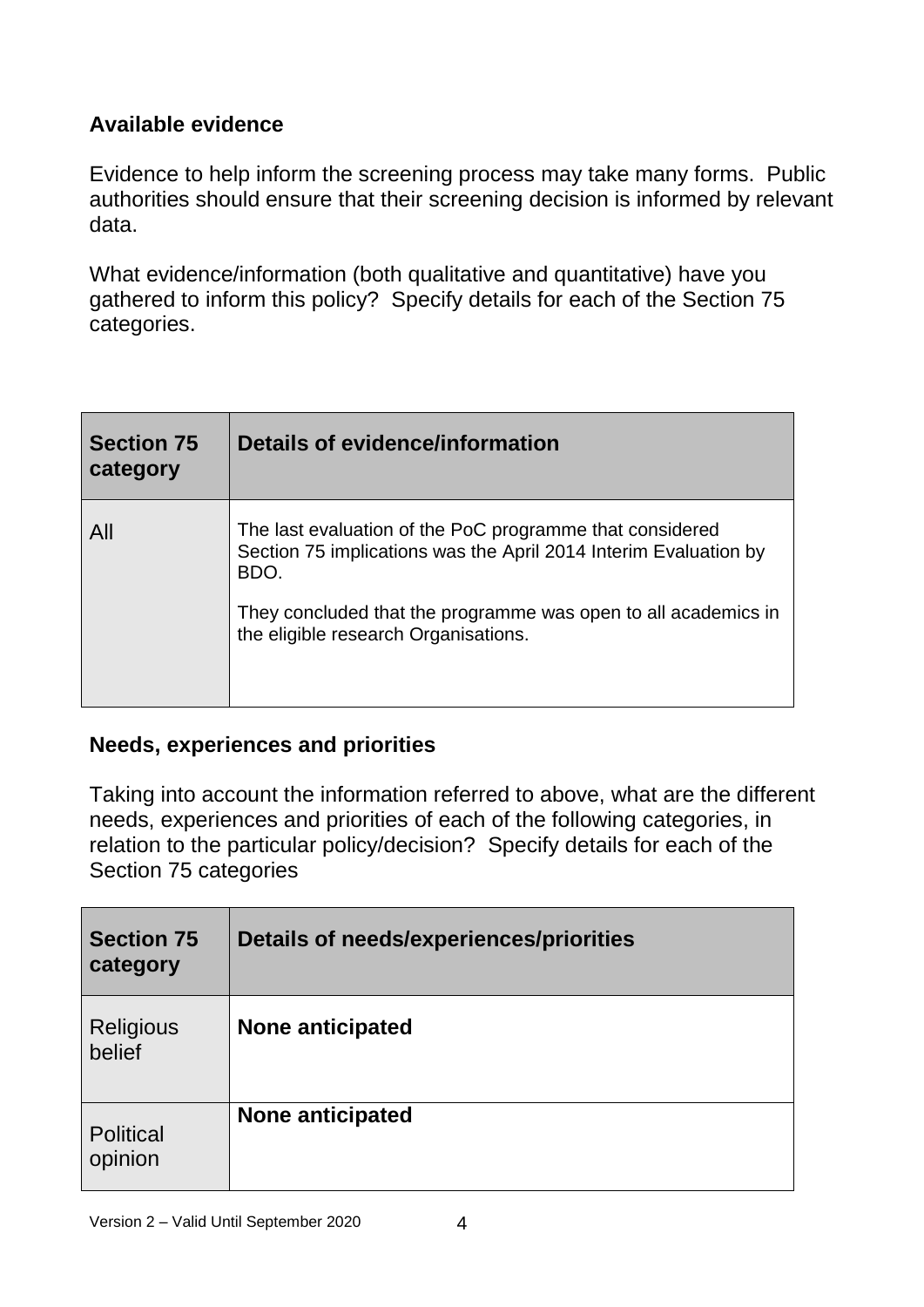| Racial group                  | <b>None anticipated</b>                                                 |
|-------------------------------|-------------------------------------------------------------------------|
| Age                           | <b>None anticipated</b>                                                 |
| <b>Marital status</b>         | None anticipated                                                        |
| Sexual<br>orientation         | <b>None anticipated</b>                                                 |
| Men and<br>women<br>generally | <b>None anticipated</b>                                                 |
| <b>Disability</b>             | None anticipated but reasonable adjustments will be<br>made on request. |
| Dependants                    | <b>None anticipated</b>                                                 |

# **Part 2. Screening questions**

#### **Introduction**

In making a decision as to whether or not there is a need to carry out an equality impact assessment, the public authority should consider its answers to the questions 1-4 which are given on pages 66-68 of this Guide.

If the public authority's conclusion is **none** in respect of all of the Section 75 equality of opportunity and/or good relations categories, then the public authority may decide to screen the policy out. If a policy is 'screened out' as having no relevance to equality of opportunity or good relations, a public authority should give details of the reasons for the decision taken.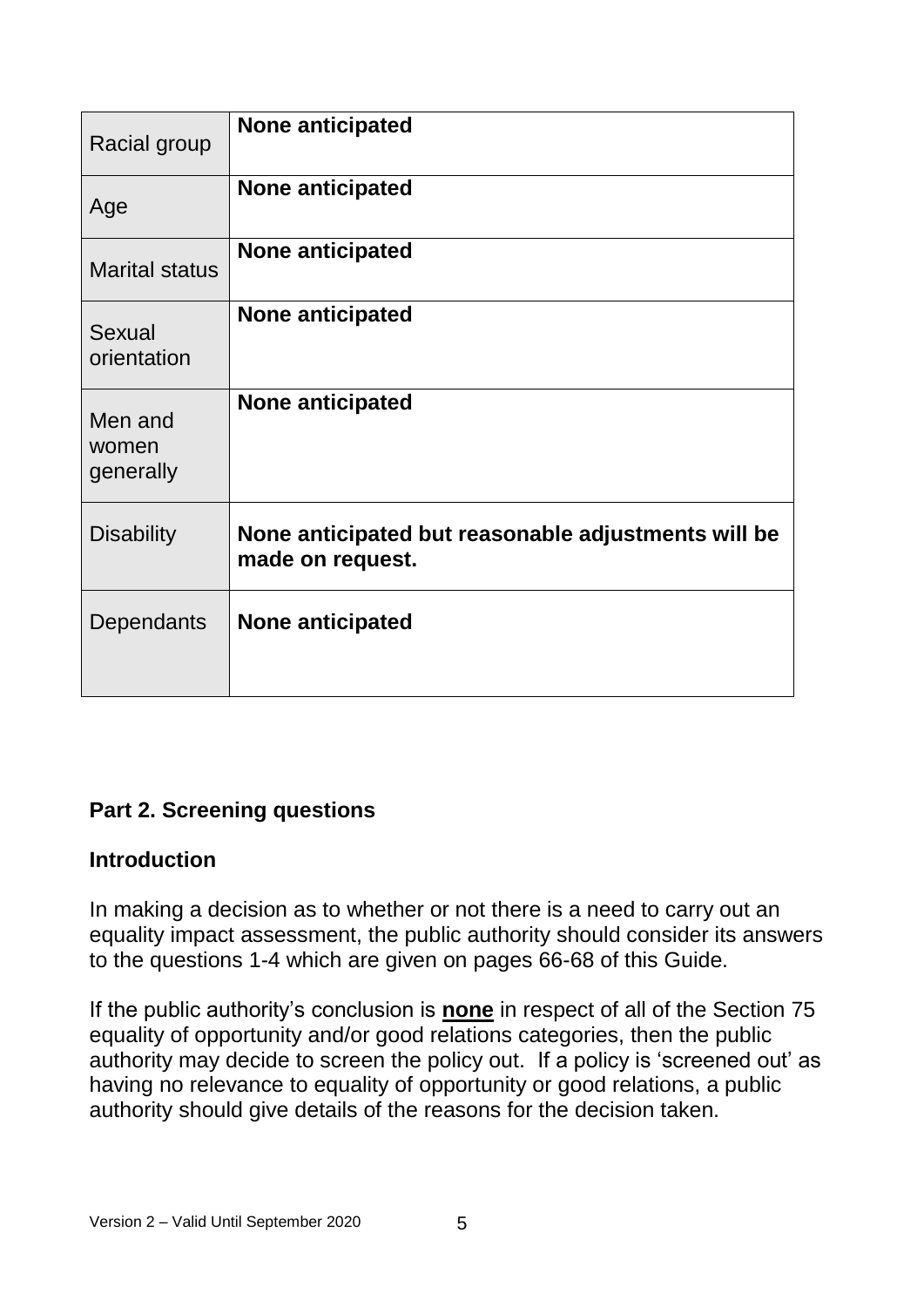If the public authority's conclusion is **major** in respect of one or more of the Section 75 equality of opportunity and/or good relations categories, then consideration should be given to subjecting the policy to the equality impact assessment procedure.

If the public authority's conclusion is **minor** in respect of one or more of the Section 75 equality categories and/or good relations categories, then consideration should still be given to proceeding with an equality impact assessment, or to:

- measures to mitigate the adverse impact; or
- the introduction of an alternative policy to better promote equality of opportunity and/or good relations.

# **In favour of a 'major' impact**

- a) The policy is significant in terms of its strategic importance;
- b) Potential equality impacts are unknown, because, for example, there is insufficient data upon which to make an assessment or because they are complex, and it would be appropriate to conduct an equality impact assessment in order to better assess them;
- c) Potential equality and/or good relations impacts are likely to be adverse or are likely to be experienced disproportionately by groups of people including those who are marginalised or disadvantaged;
- d) Further assessment offers a valuable way to examine the evidence and develop recommendations in respect of a policy about which there are concerns amongst affected individuals and representative groups, for example in respect of multiple identities;
- e) The policy is likely to be challenged by way of judicial review;
- f) The policy is significant in terms of expenditure.

# **In favour of 'minor' impact**

- a) The policy is not unlawfully discriminatory and any residual potential impacts on people are judged to be negligible;
- b) The policy, or certain proposals within it, are potentially unlawfully discriminatory, but this possibility can readily and easily be eliminated by making appropriate changes to the policy or by adopting appropriate mitigating measures;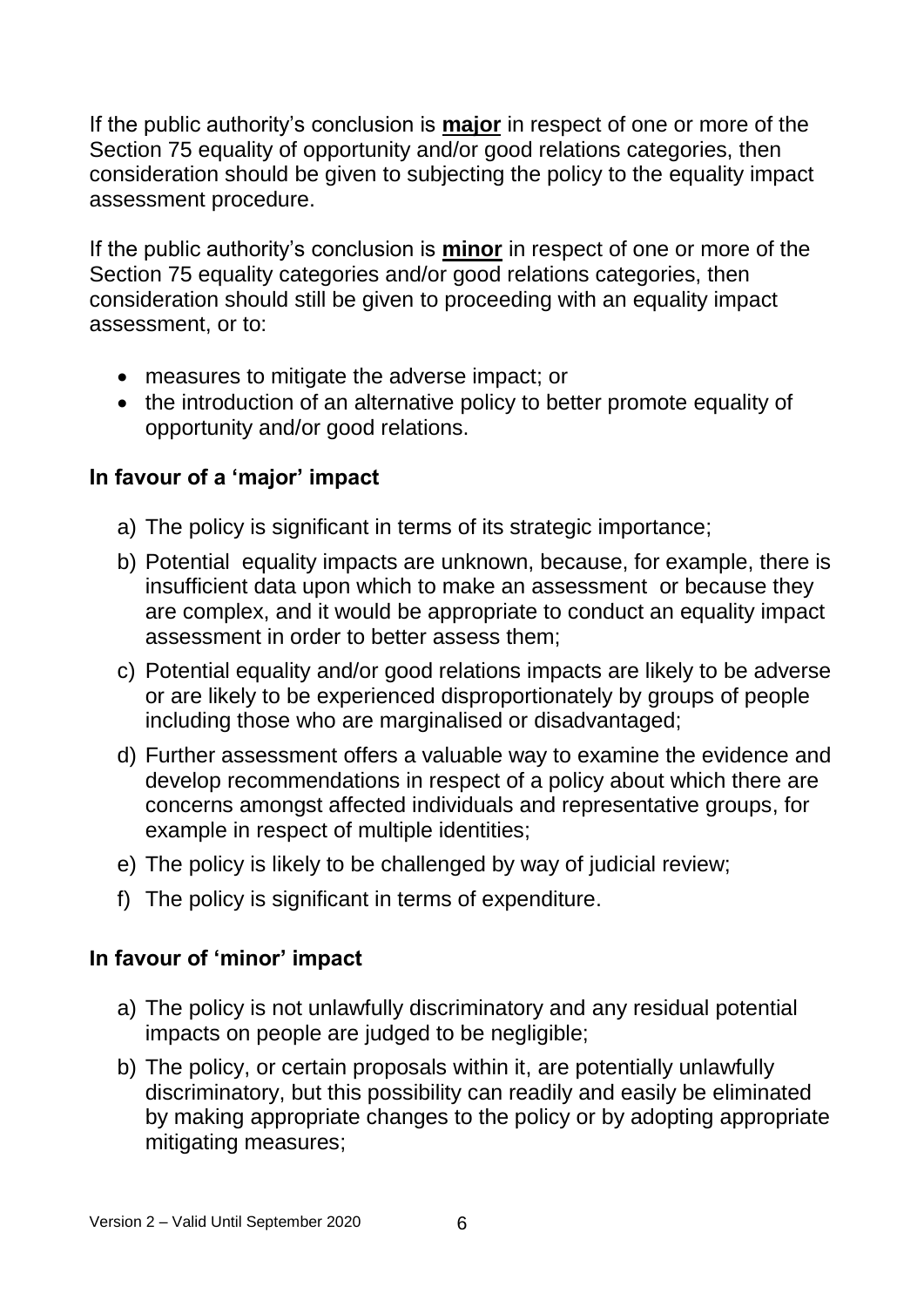- c) Any asymmetrical equality impacts caused by the policy are intentional because they are specifically designed to promote equality of opportunity for particular groups of disadvantaged people;
- d) By amending the policy there are better opportunities to better promote equality of opportunity and/or good relations.

#### **In favour of none**

- a) The policy has no relevance to equality of opportunity or good relations.
- b) The policy is purely technical in nature and will have no bearing in terms of its likely impact on equality of opportunity or good relations for people within the equality and good relations categories.

Taking into account the evidence presented above, consider and comment on the likely impact on equality of opportunity and good relations for those affected by this policy, in any way, for each of the equality and good relations categories, by applying the screening questions given overleaf and indicate the level of impact on the group i.e. minor, major or none.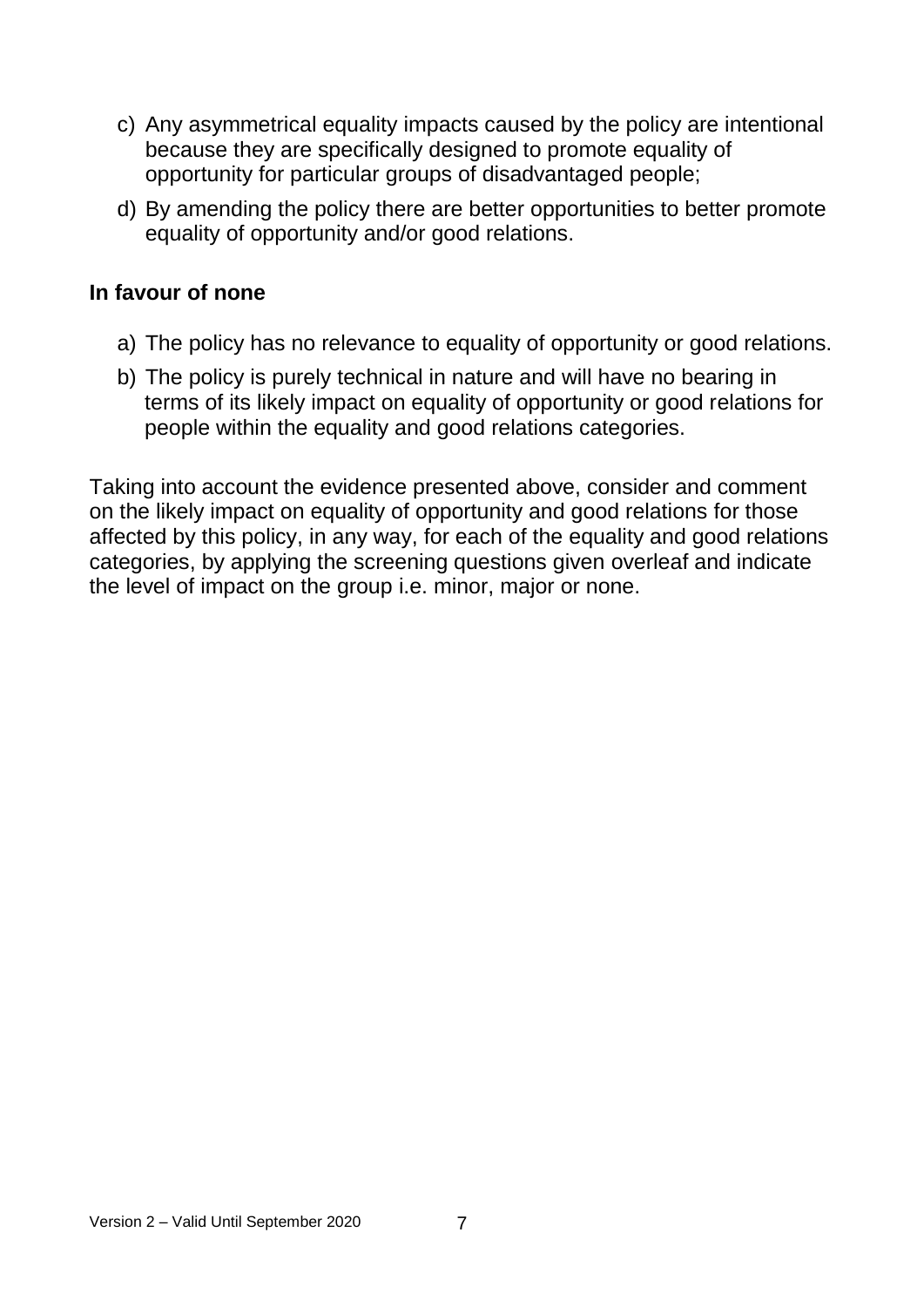# **Screening questions**

| What is the likely impact on equality of opportunity for those affected<br>$\mathbf 1$<br>by this policy, for each of the Section 75 equality categories?<br>minor/major/none |                          |                                      |
|-------------------------------------------------------------------------------------------------------------------------------------------------------------------------------|--------------------------|--------------------------------------|
| Section 75<br>category                                                                                                                                                        | Details of policy impact | Level of impact?<br>minor/major/none |
| Religious<br>belief                                                                                                                                                           |                          | <b>None</b>                          |
| <b>Political</b><br>opinion                                                                                                                                                   |                          | <b>None</b>                          |
| <b>Racial</b><br>group                                                                                                                                                        |                          | <b>None</b>                          |
| Age                                                                                                                                                                           |                          | <b>None</b>                          |
| <b>Marital</b><br>status                                                                                                                                                      |                          | <b>None</b>                          |
| <b>Sexual</b><br>orientation                                                                                                                                                  |                          | <b>None</b>                          |
| Men and<br>women<br>generally                                                                                                                                                 |                          | <b>None</b>                          |
| <b>Disability</b>                                                                                                                                                             |                          | <b>None</b>                          |
| Dependants                                                                                                                                                                    |                          | <b>None</b>                          |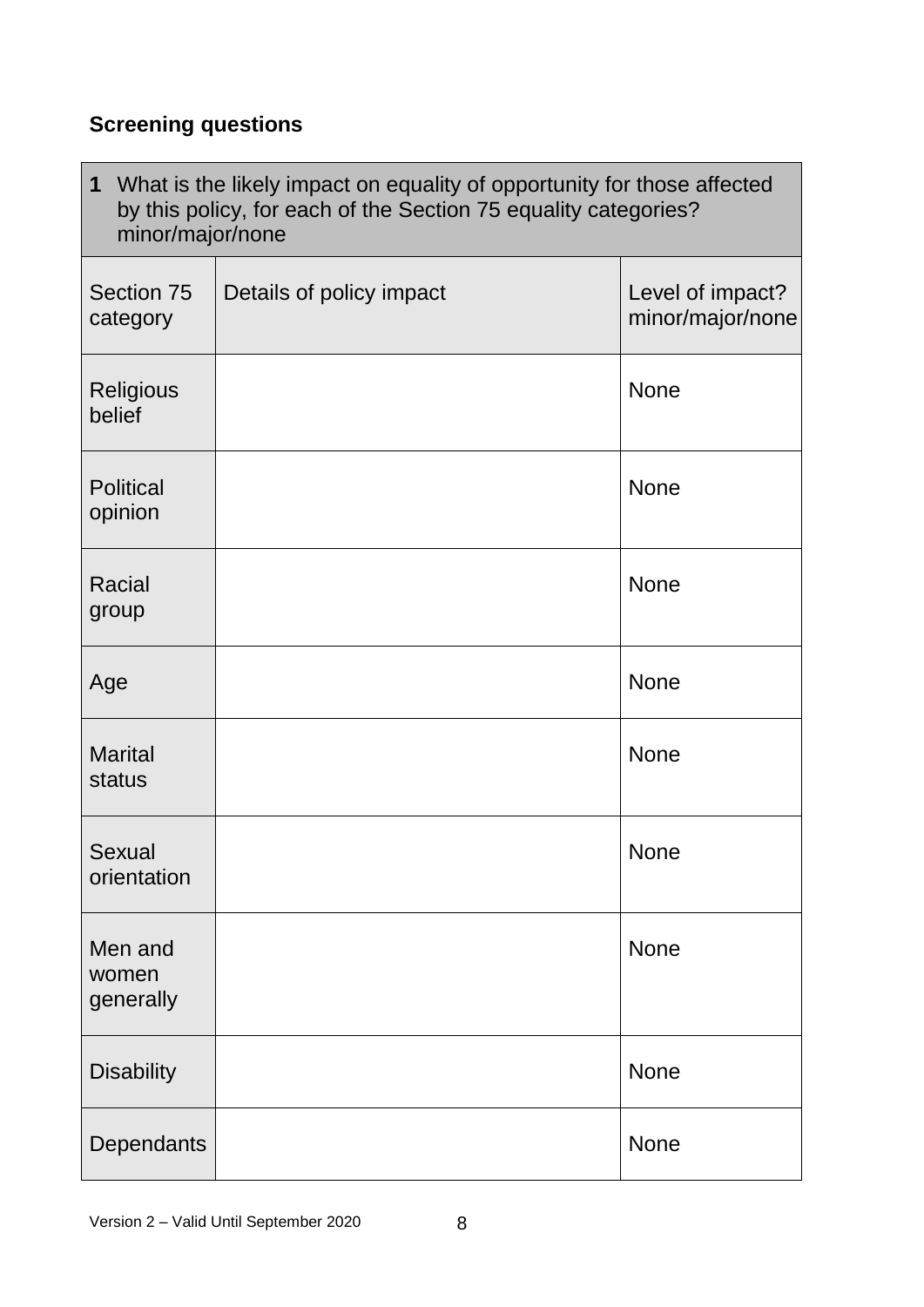| 2 <sup>1</sup><br>Are there opportunities to better promote equality of opportunity for<br>people within the Section 75 equalities categories? |                                                                                                                      |                                                                             |
|------------------------------------------------------------------------------------------------------------------------------------------------|----------------------------------------------------------------------------------------------------------------------|-----------------------------------------------------------------------------|
| <b>Section 75</b><br>category                                                                                                                  | If Yes, provide details                                                                                              | If No, provide reasons                                                      |
| <b>Religious</b><br>belief                                                                                                                     |                                                                                                                      | No the programme<br>applies to anyone<br>meeting the programme<br>criteria. |
| <b>Political</b><br>opinion                                                                                                                    |                                                                                                                      | As above                                                                    |
| Racial<br>group                                                                                                                                |                                                                                                                      | As above                                                                    |
| Age                                                                                                                                            |                                                                                                                      | As above                                                                    |
| <b>Marital</b><br>status                                                                                                                       |                                                                                                                      | As above                                                                    |
| Sexual<br>orientation                                                                                                                          |                                                                                                                      | As above                                                                    |
| Men and<br>women<br>generally                                                                                                                  |                                                                                                                      | As above                                                                    |
| <b>Disability</b>                                                                                                                              | We will ensure that all<br>reasonable adjustments<br>required are met in order to<br>ensure equality of opportunity. |                                                                             |
|                                                                                                                                                |                                                                                                                      | <b>No</b>                                                                   |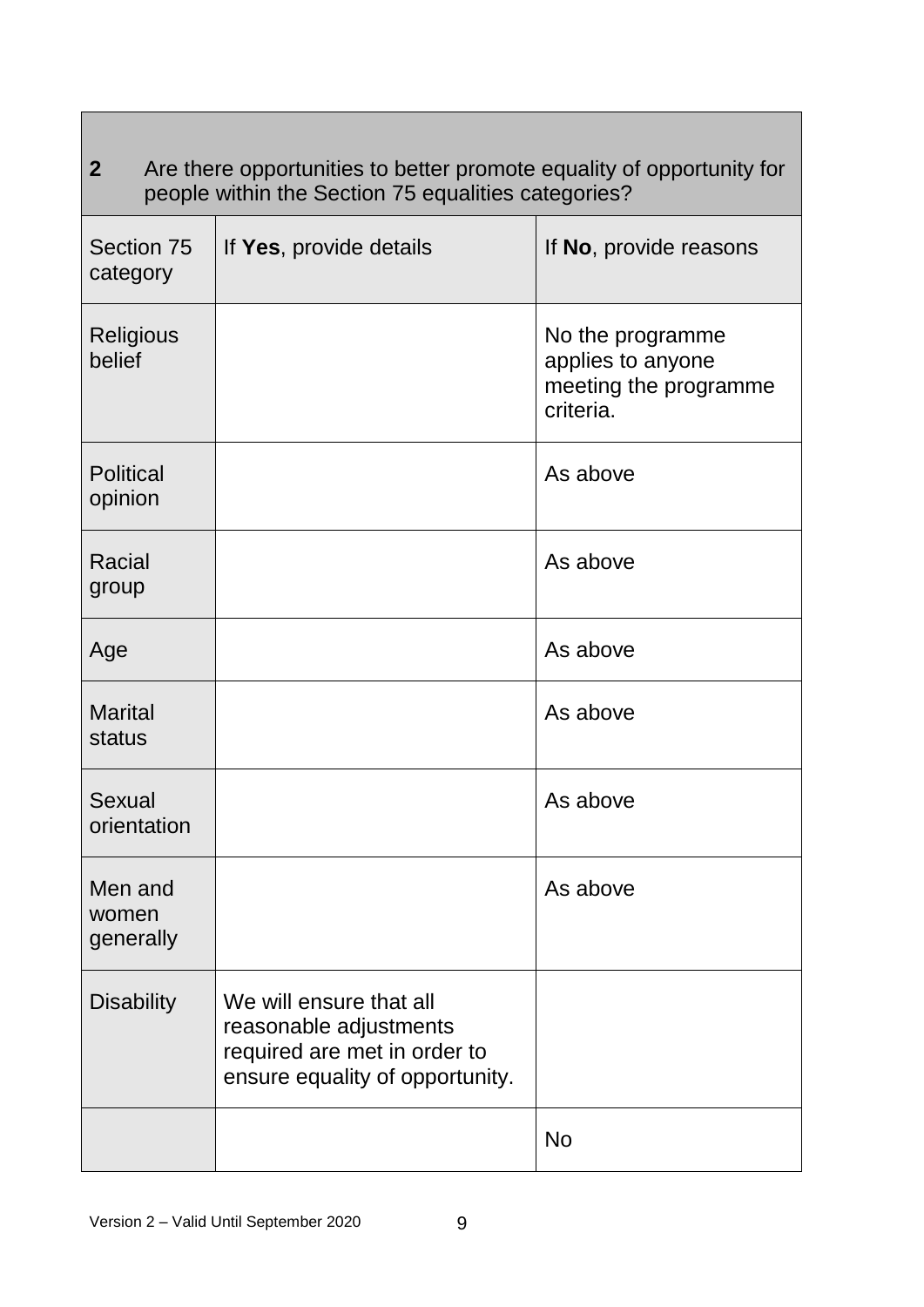| Dependants |  |
|------------|--|
|            |  |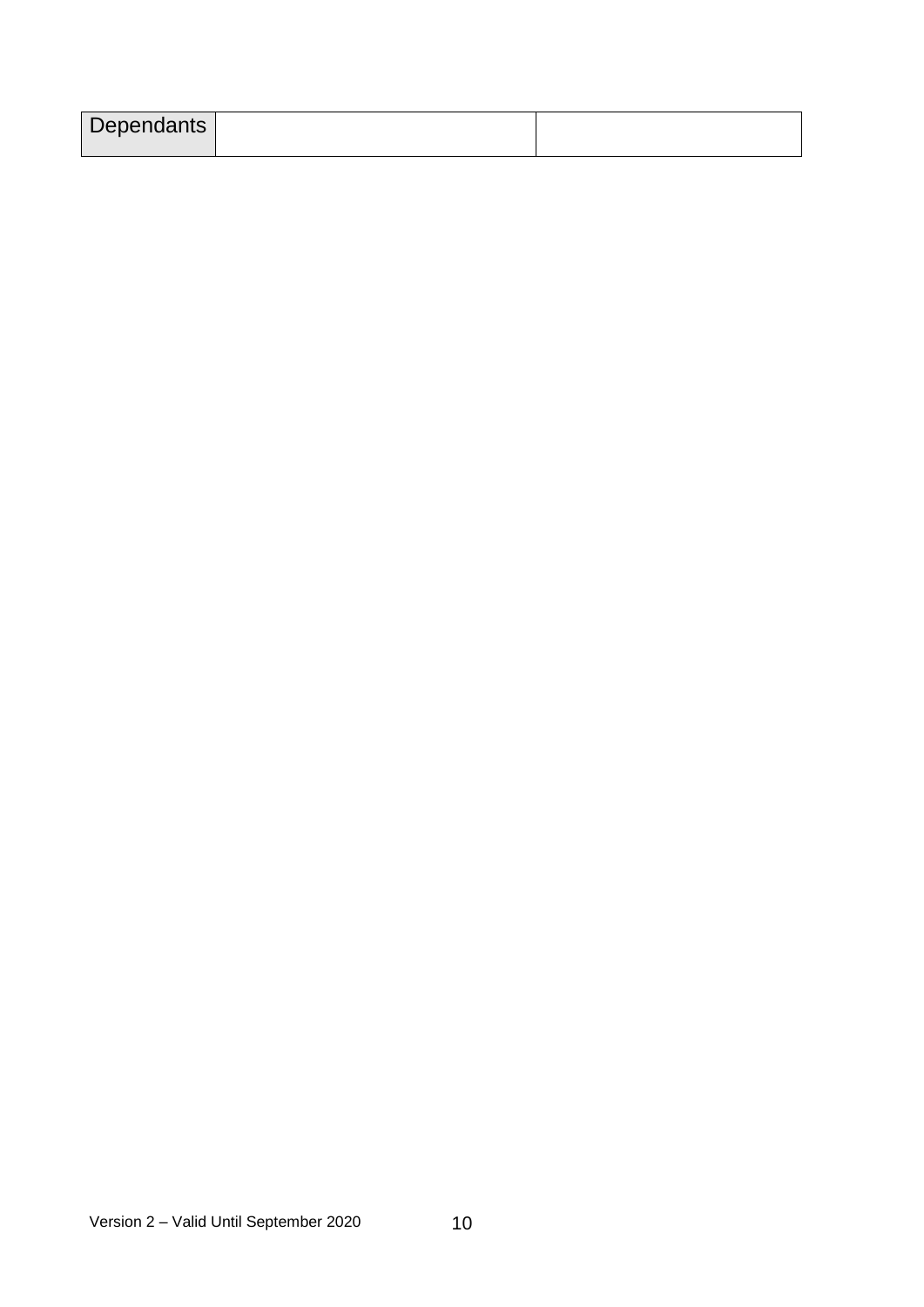| 3 To what extent is the policy likely to impact on good relations between<br>people of different religious belief, political opinion or racial group?<br>minor/major/none |                          |                                     |
|---------------------------------------------------------------------------------------------------------------------------------------------------------------------------|--------------------------|-------------------------------------|
| Good<br>relations<br>category                                                                                                                                             | Details of policy impact | Level of impact<br>minor/major/none |
| Religious<br>belief                                                                                                                                                       |                          | <b>None</b>                         |
| <b>Political</b><br>opinion                                                                                                                                               |                          | <b>None</b>                         |
| Racial<br>group                                                                                                                                                           |                          | <b>None</b>                         |

 $\overline{\phantom{a}}$ 

| 4 Are there opportunities to better promote good relations between<br>people of different religious belief, political opinion or racial group? |                         |                                |
|------------------------------------------------------------------------------------------------------------------------------------------------|-------------------------|--------------------------------|
| Good<br>relations<br>category                                                                                                                  | If Yes, provide details | If <b>No</b> , provide reasons |
| <b>Religious</b><br>belief                                                                                                                     |                         | <b>None</b>                    |
| <b>Political</b><br>opinion                                                                                                                    |                         | <b>None</b>                    |
| Racial<br>group                                                                                                                                |                         | <b>None</b>                    |

п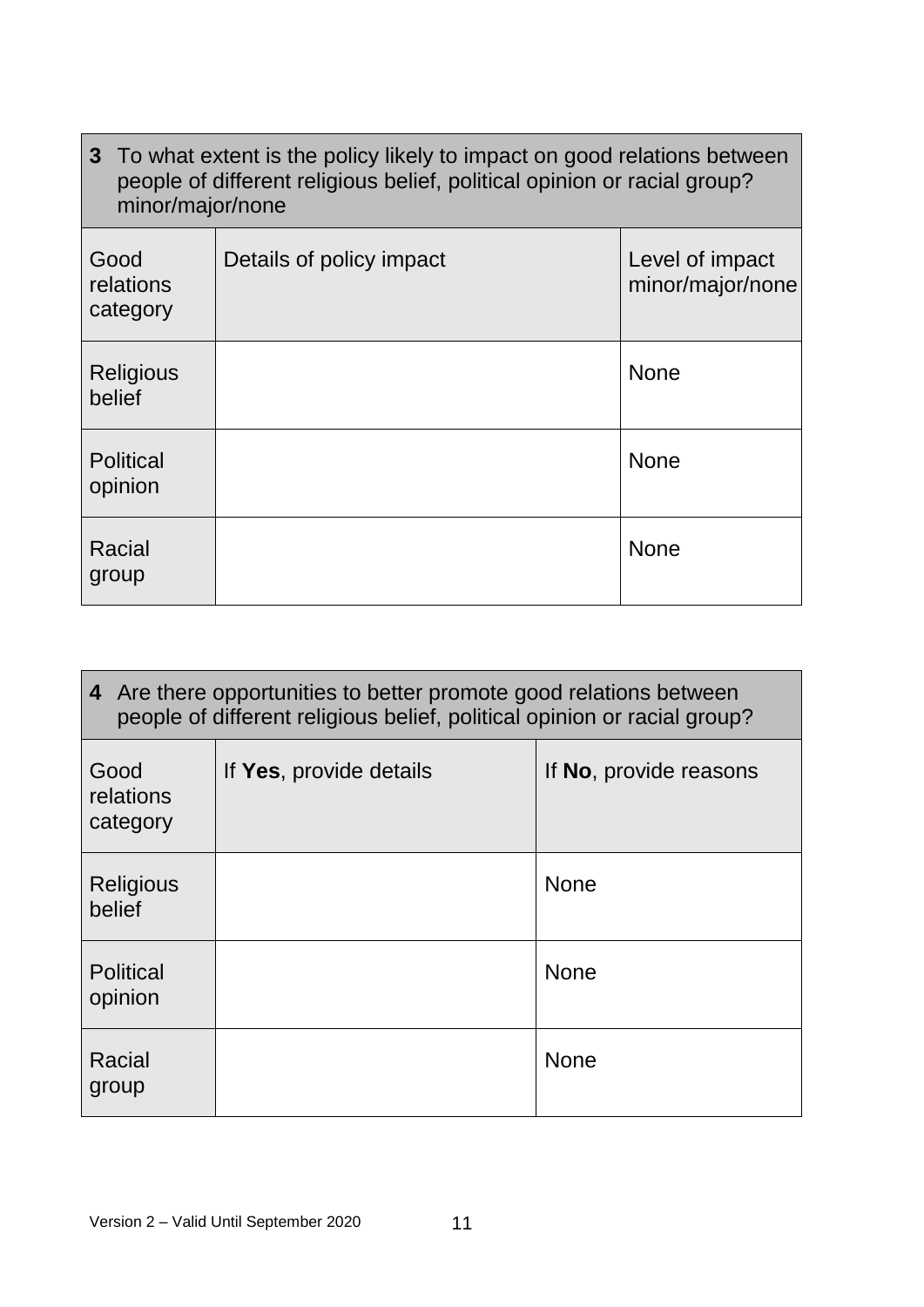# **Additional considerations**

# **Multiple identity**

Generally speaking, people can fall into more than one Section 75 category. Taking this into consideration, are there any potential impacts of the policy/decision on people with multiple identities? (*For example; disabled minority ethnic people; disabled women; young Protestant men; and young lesbians, gay and bisexual people).*

Provide details of data on the impact of the policy on people with multiple identities. Specify relevant Section 75 categories concerned.

None

#### **Part 3. Screening decision**

If the decision is not to conduct an equality impact assessment, please provide details of the reasons.

It is not considered necessary at this time, however we will continue to review for any adverse impact.

If the decision is not to conduct an equality impact assessment the public authority should consider if the policy should be mitigated or an alternative policy be introduced.

If the decision is to subject the policy to an equality impact assessment, please provide details of the reasons.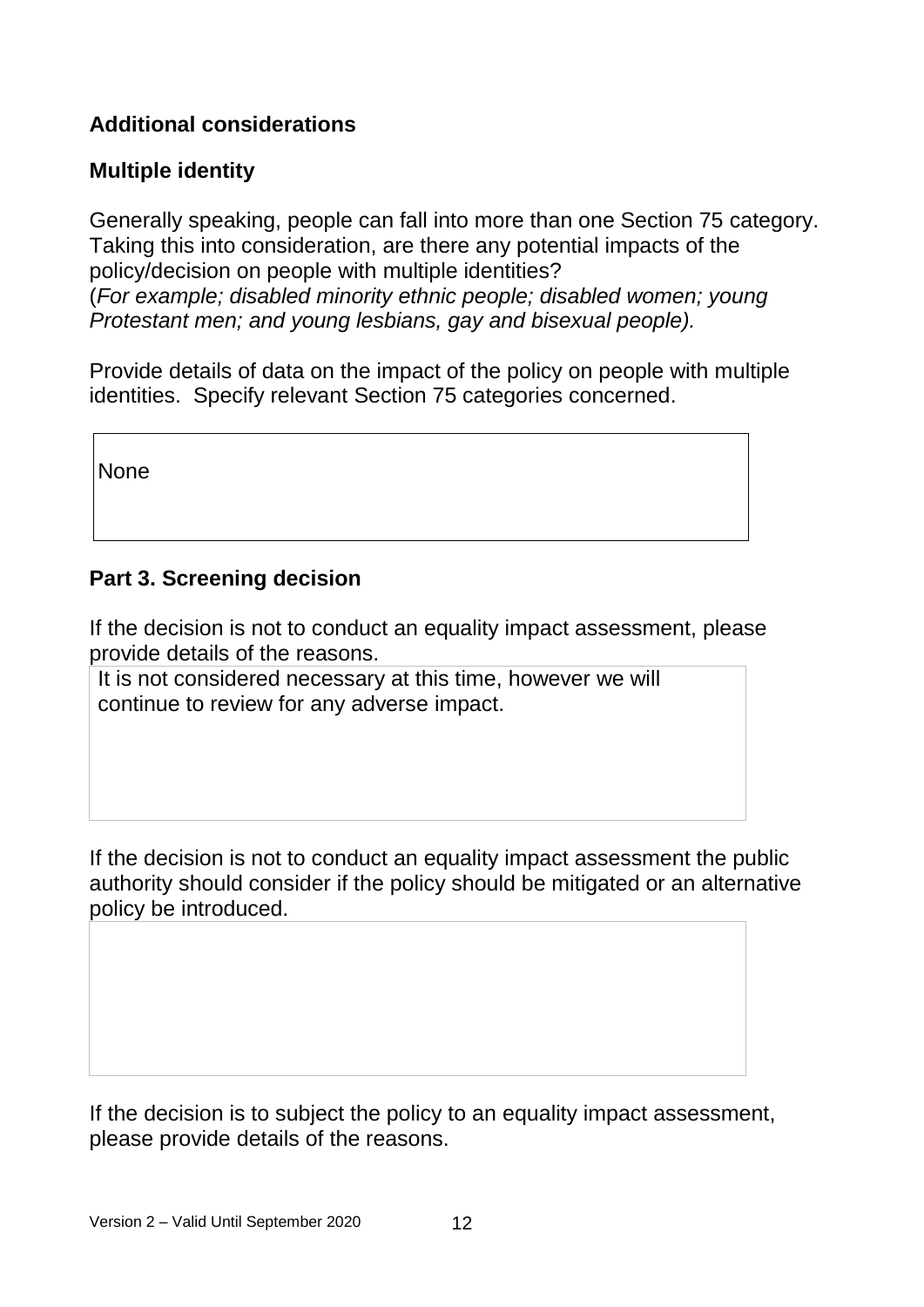All public authorities' equality schemes must state the authority's arrangements for assessing and consulting on the likely impact of policies adopted or proposed to be adopted by the authority on the promotion of equality of opportunity. The Commission recommends screening and equality impact assessment as the tools to be utilised for such assessments. Further advice on equality impact assessment may be found in a separate Commission publication: Practical Guidance on Equality Impact Assessment.

# **Mitigation**

When the public authority concludes that the likely impact is 'minor' and an equality impact assessment is not to be conducted, the public authority may consider mitigation to lessen the severity of any equality impact, or the introduction of an alternative policy to better promote equality of opportunity or good relations.

Can the policy/decision be amended or changed or an alternative policy introduced to better promote equality of opportunity and/or good relations?

If so, give the **reasons** to support your decision, together with the proposed changes/amendments or alternative policy.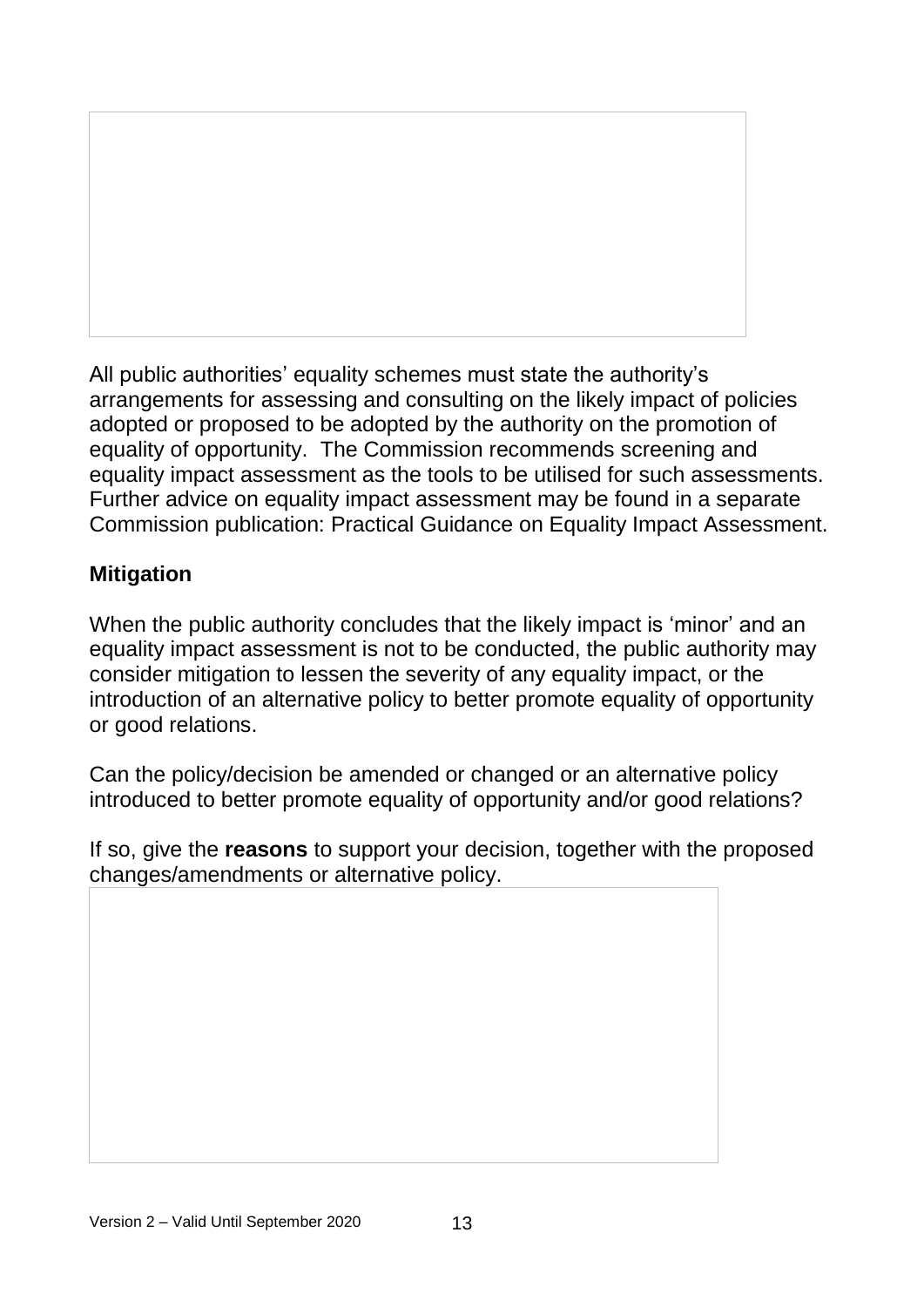# **Timetabling and prioritising**

Factors to be considered in timetabling and prioritising policies for equality impact assessment.

If the policy has been **'screened in'** for equality impact assessment, then please answer the following questions to determine its priority for timetabling the equality impact assessment.

On a scale of 1-3, with 1 being the lowest priority and 3 being the highest, assess the policy in terms of its priority for equality impact assessment.

| <b>Priority criterion</b>                            | Rating<br>$(1 - 3)$ |
|------------------------------------------------------|---------------------|
| Effect on equality of opportunity and good relations |                     |
| Social need                                          |                     |
| Effect on people's daily lives                       |                     |
| Relevance to a public authority's functions          |                     |

Note: The Total Rating Score should be used to prioritise the policy in rank order with other policies screened in for equality impact assessment. This list of priorities will assist the public authority in timetabling. Details of the Public Authority's Equality Impact Assessment Timetable should be included in the quarterly Screening Report.

Is the policy affected by timetables established by other relevant public authorities?

If yes, please provide details